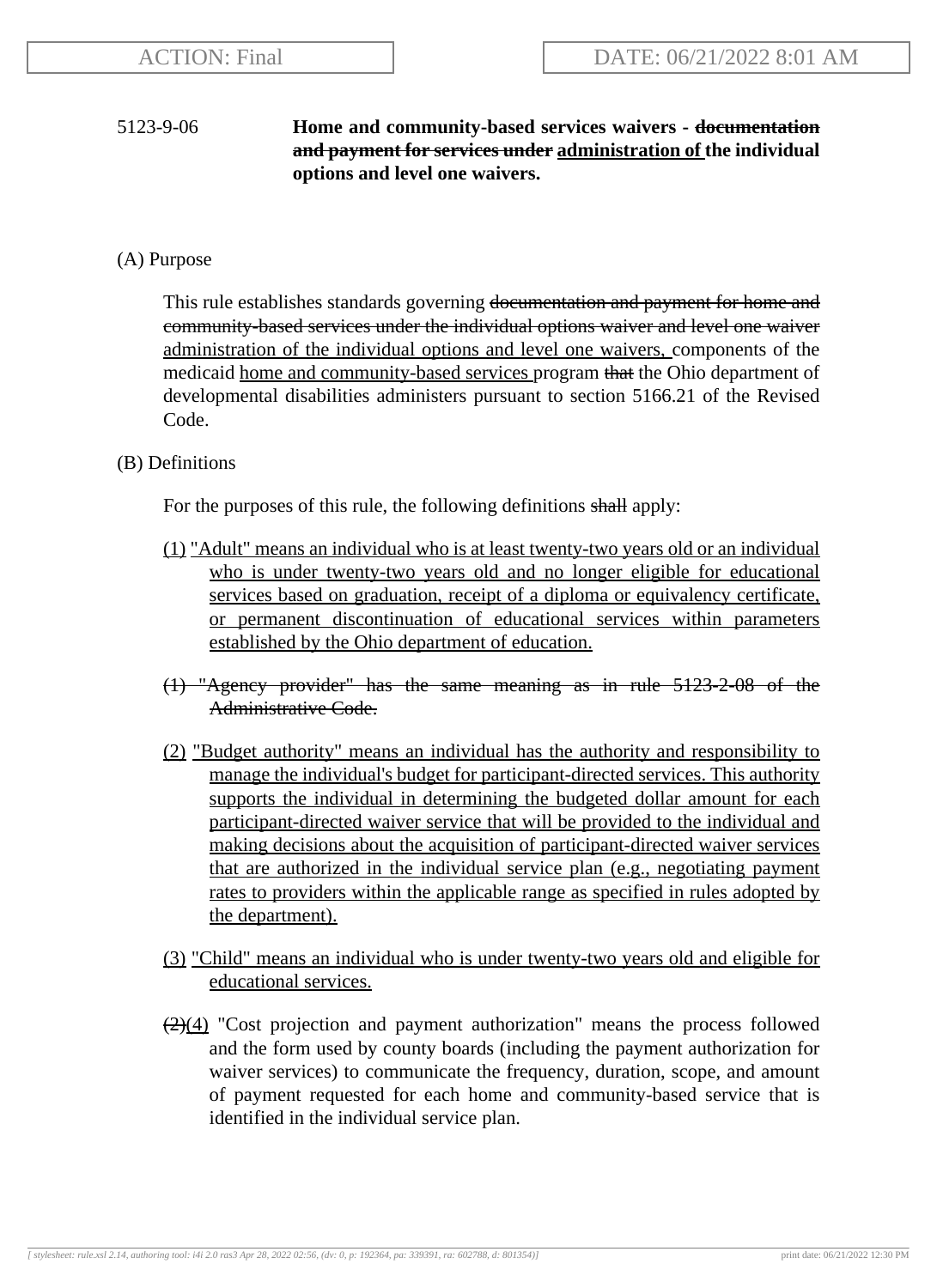- $\left(\frac{3}{5}\right)$  "Cost projection tool" means the web-based analytical tool that is a component of the medicaid services system, developed and administered by the department, used to project the cost of home and community-based services identified in an individual service plan.
- $\left(\frac{4}{6}\right)$  "County board" means a county board of developmental disabilities.
- $\left(\frac{5}{7}\right)$  "Department" means the Ohio department of developmental disabilities.
- (8) "Employer authority" means an individual has the authority to recruit, hire, supervise, and direct the staff who furnish supports. The individual functions as the common law employer or the co-employer of these staff.
- $\left(\frac{6}{9}\right)$  "Fifteen-minute billing unit" means a billing unit that equals fifteen minutes of service delivery time or is greater or equal to eight minutes and less than or equal to twenty-two minutes of service delivery time. Minutes of service delivery time accrued throughout a day shall be added together for the purpose of calculating the number of fifteen-minute billing units for the day.
- (10) "Financial management services entity" means a governmental entity and/or another third-party entity designated by the department to perform necessary financial transactions on behalf of individuals who receive participant-directed services.
- $\left(\frac{7}{11}\right)$  "Funding range" means one of the dollar ranges contained in appendix A to this rule to which individuals enrolled in the individual options waiver have been assigned for the purpose of funding services other than adult day support, career planning, group employment support, individual employment support, non-medical transportation, vocational habilitation, waiver nursing delegation, and waiver nursing services. The funding range applicable to an individual is determined by the score derived from the Ohio developmental disabilities profile that has been completed by a county board employee qualified to administer the tool.
- $\frac{(8)(12)}{8}$  "Guardian" means a guardian appointed by the probate court under Chapter 2111. of the Revised Code. If the individual is a minor, "guardian" means the individual's parents. If no guardian has been appointed for a minor under Chapter 2111. of the Revised Code and the minor is in the legal or permanent custody of a government agency or person other than the minor's natural or adoptive parents, "guardian" means that government agency or person. "Guardian" includes an agency under contract with the department for the provision of protective service in accordance with sections 5123.55 to 5123.59 of the Revised Code.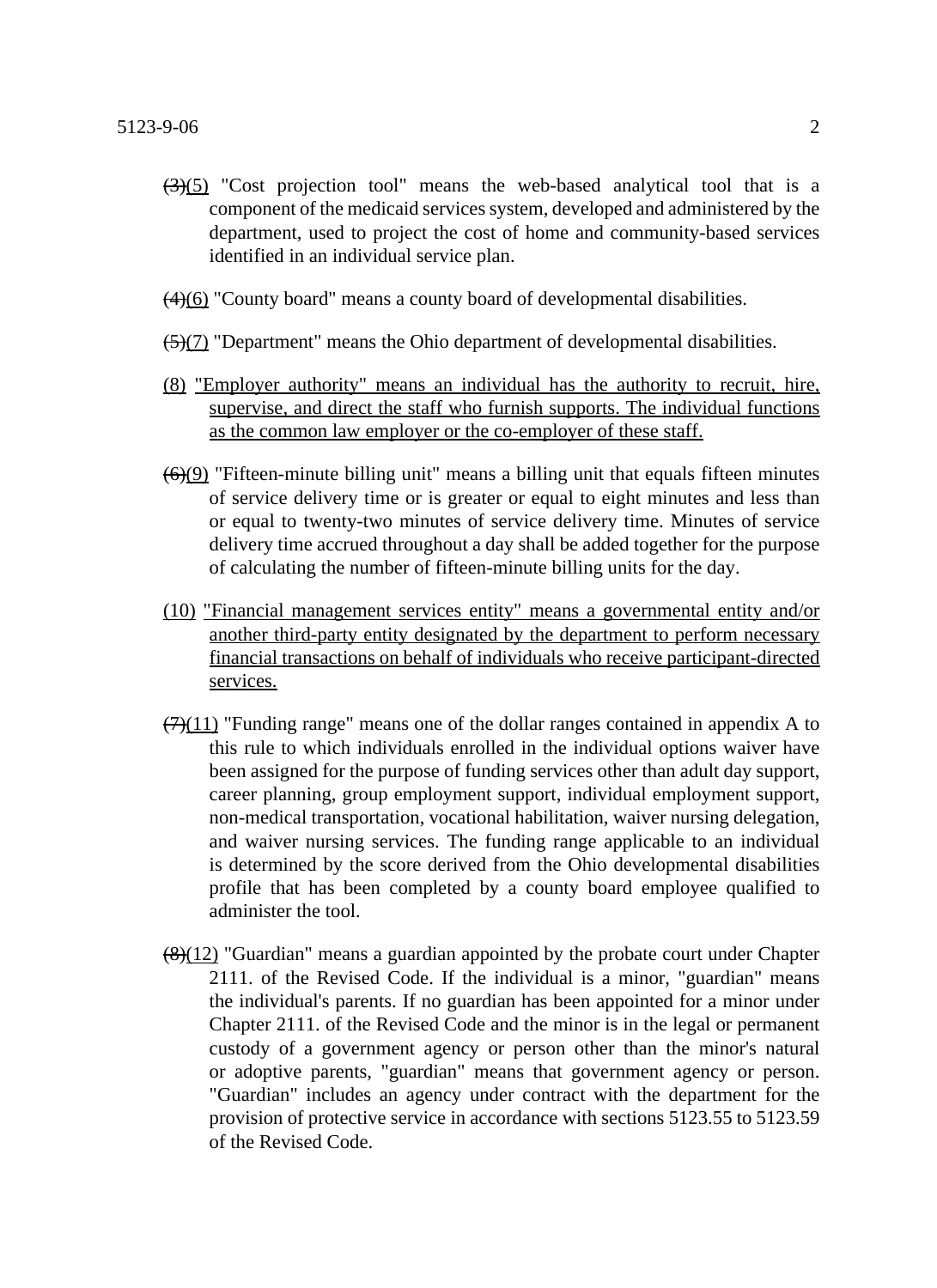- $\left(\frac{9}{13}\right)$  "Home and community-based services" has the same meaning as in section 5123.01 of the Revised Code.
- (10) "Independent provider" has the same meaning as in rule 5123-2-09 of the Administrative Code.
- $\left(\frac{11}{14}\right)$  "Individual" means a person with a developmental disability or for purposes of giving, refusing to give, or withdrawing consent for services, his or her the person's guardian in accordance with section 5126.043 of the Revised Code or other person authorized to give consent.
- $(12)(15)$  "Individual funding level," as established for each individual enrolled in the individual options waiver, means the total funds, calculated on a twelve-month basis, that result from applying the payment rates in service-specific rules in Chapters 5123-9 and 5123:2-9 Chapter 5123-9 of the Administrative Code to the units of all waiver services other than adult day support, career planning, group employment support, individual employment support, non-medical transportation, vocational habilitation, waiver nursing delegation, and waiver nursing services established by the individual service plan development process to be sufficient in frequency, duration, and scope to meet the individual's health and welfare needs of an individual enrolled in the individual options waiver. Unless prior authorization has been obtained in accordance with rule 5123-9-07 of the Administrative Code, the individual funding level for services paid in accordance with this rule shall be within or below the funding range assigned to the individual as the result of administration of the Ohio developmental disabilities profile.
- $(13)(16)$  "Individual service plan" means the written description of services, supports, and activities to be provided to an individual developed in accordance with rule 5123-4-02 of the Administrative Code.
- $\left(\frac{14}{17}\right)$  "Natural supports" means the personal associations and relationships typically developed in the community that enhance the quality of life for individuals. Natural supports may include family members, friends, neighbors, and others in the community or organizations that serve the general public who provide voluntary support to help an individual achieve agreed upon outcomes through the individual service plan development process.
- $\left(\frac{(15)(18)}{2}\right)$  "Ohio developmental disabilities profile" means the standardized instrument used by the department to assess the relative needs and circumstances of an individual compared to others. The individual's responses are scored and the individual is linked to a funding range, which enables similarly situated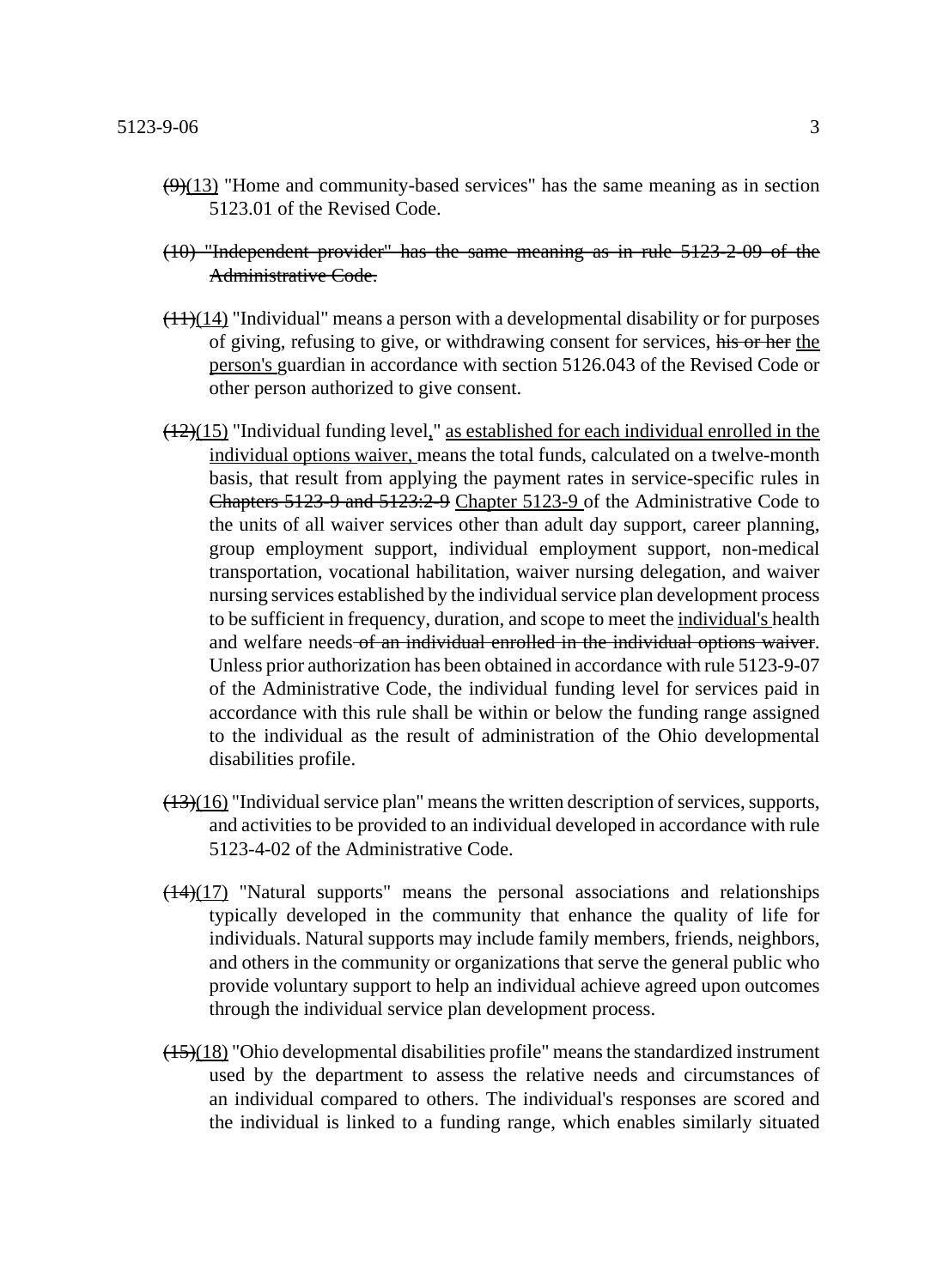individuals to access comparable waiver services paid in accordance with rules adopted by the department.

- (19) "Participant direction" means an individual has authority to make decisions about the individual's waiver services and accepts responsibility for taking a direct role in managing the services. Participant direction includes the exercise of budget authority and/or employer authority as set forth in paragraph (E) of this rule.
- $(16)(20)$  "Prior authorization" means the process to be followed in accordance with rule 5123-9-07 of the Administrative Code to authorize an individual funding level for an individual enrolled in the individual options waiver that exceeds the maximum value of the funding range.

#### (17) "Provider" means an agency provider or independent provider that:

(a) Is certified by the department to provide home and community-based services; and

(b) Has a medicaid provider agreement with the Ohio department of medicaid.

- (21) "Provider" means a person or entity certified or licensed by the department that has met the provider qualification requirements to provide specific home and community-based services and holds a valid medicaid provider agreement with the Ohio department of medicaid or a person or entity that has been determined by the financial management services entity to be qualified to provide participant-directed goods and services or self-directed transportation.
- $(18)(22)$  "Service and support administrator" means a person, regardless of title, employed by or under contract with a county board to perform the functions of service and support administration and who holds the appropriate certification in accordance with rule 5123:2-5-02 of the Administrative Code.
- $(19)(23)$  "Service documentation" means all records and information on one or more documents, including documents that may be created or maintained in electronic software programs, created and maintained contemporaneously with the delivery of services, and kept in a manner as to fully disclose the nature and extent of services delivered that shall include the items delineated in service-specific rules in Chapters 5123-9 and 5123:2-9 Chapter 5123-9 of the Administrative Code to validate payment for medicaid services.
- $(20)(24)$  "Team" has the same meaning as in rule 5123-4-02 of the Administrative Code.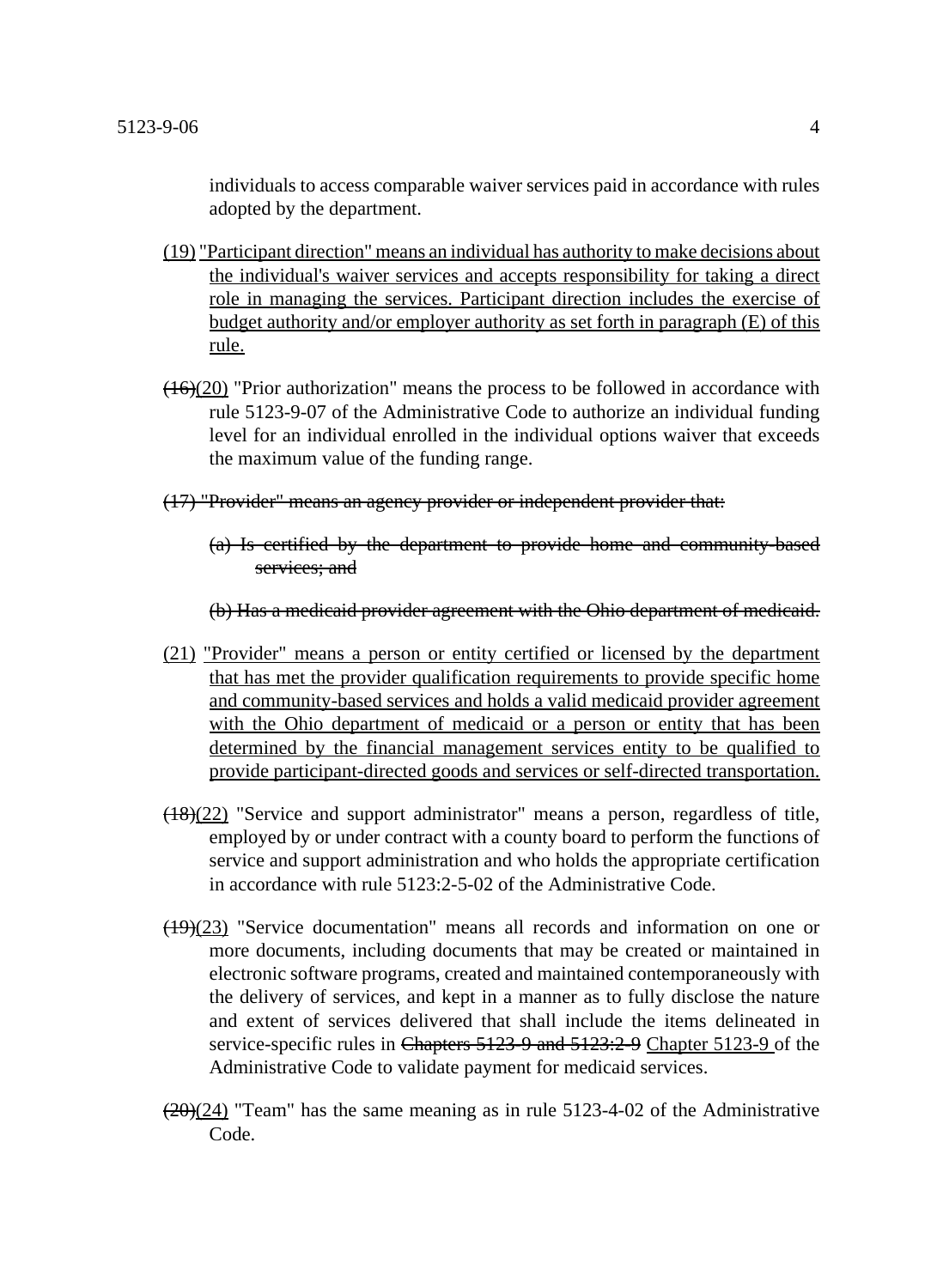- (21) "Three-year period" means the three-year period beginning with the individual's initial waiver enrollment date and ending three years later. Subsequent threeyear periods begin with the ending date of the previous three-year period and end three years later.
- $\left(\frac{22}{25}\right)$  "Waiver eligibility span" means the twelve-month period following either an individual's initial waiver enrollment date or a subsequent eligibility redetermination date.
- (C) Funding ranges and individual funding levels for individuals enrolled in the individual options waiver
	- (1) Individuals enrolled in the individual options waiver shall be assigned to a funding range based on completion and scoring of the Ohio developmental disabilities profile and the cost-of-doing-business category that applies to the county in which the individual receives the preponderance of services. The funding ranges are contained in appendix A to this rule. The cost-of-doingbusiness categories are contained in appendix B to this rule.
	- (2) The funding ranges shall consider:
		- (a) The natural supports available to the individual;
		- (b) The individual's living arrangement;
		- (c) The individual's behavioral support and medical assistance needs;
		- (d) The individual's mobility;
		- (e) The individual's ability for self care; and
		- (f) Any other variable that significantly impacts the individual's needs as determined by the department through statistical analysis.
	- (3) The service and support administrator shall ensure that an Ohio developmental disabilities profile is completed with input from the individual and the team. The service and support administrator shall inform the individual, and the team with consent of the individual, of the assigned funding range at the time of enrollment and any time the Ohio developmental disabilities profile is reviewed or updated. The service and support administrator shall ensure the individual, and the team with consent of the individual, have access to review the Ohio developmental disabilities profile and other assessments used in relation to completion of the Ohio developmental disabilities profile.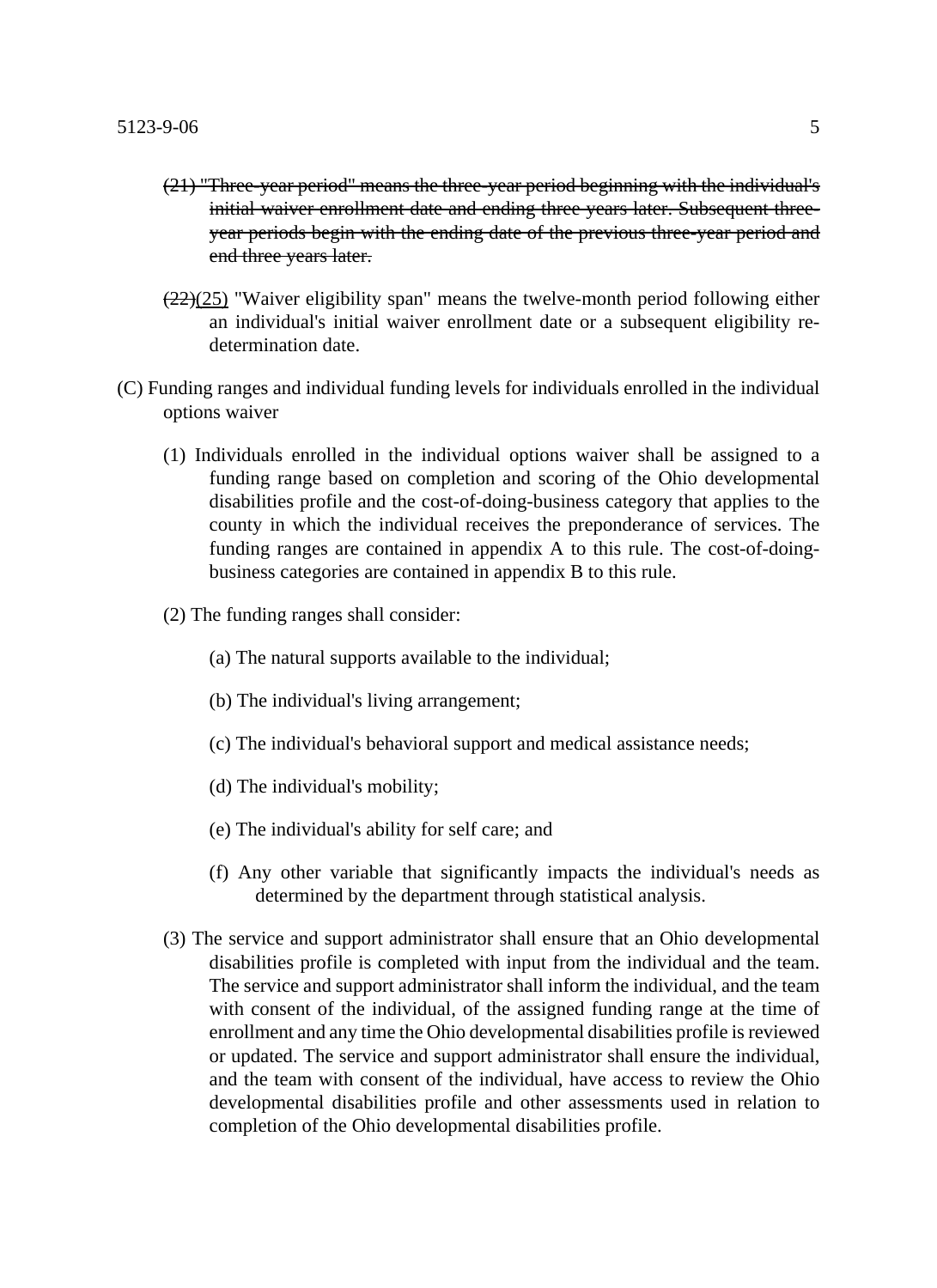- (4) Following assignment of a funding range, an individual service plan that assures the individual's health and welfare shall be reviewed, revised, or developed with the individual. The service and support administrator shall ensure that individuals share services to whatever extent practical and with the agreement of the team. Paid services should be used in conjunction with available natural supports. The service and support administrator shall ensure that development or revision of the individual service plan addresses the availability of natural supports that currently exist or could be developed to meet assessed needs, including:
	- (a) Supports that family members provide including, but not limited to, basic personal care, performing health care activities, transportation, attending family/social/recreational activities, laundry, meal preparation, and grocery shopping; and
	- (b) Supports that friends, neighbors, and others in the community provide.
- (5) The county board shall apply rates for the units of each waiver service, other than adult day support, career planning, group employment support, individual employment support, non-medical transportation, vocational habilitation, waiver nursing delegation, and waiver nursing services, resulting from completion of the individual service plan development process to calculate the individual funding level.
- (6) The county board shall determine whether the individual funding level is within, exceeds, or is below the assigned funding range for the individual. The service and support administrator shall inform the individual of this determination in accordance with procedures developed by the department.
- (7) When an individual service plan is revised and a new funding level is determined, the providers of waiver services to the individual shall verify to the county board the number of units of each waiver service delivered during the individual's current waiver eligibility span so that the county board may accurately calculate the number of units of services available for the individual's use during the remainder of the waiver eligibility span.
- (8) The county board shall complete the cost projection and payment authorization and the service and support administrator shall ensure waiver services are initiated for an individual whose funding level is within the funding range determined by the Ohio developmental disabilities profile. The service and support administrator shall inform the individual in writing and in a form and manner the individual can understand of the individual's due process rights and responsibilities as set forth in section 5160.31 of the Revised Code.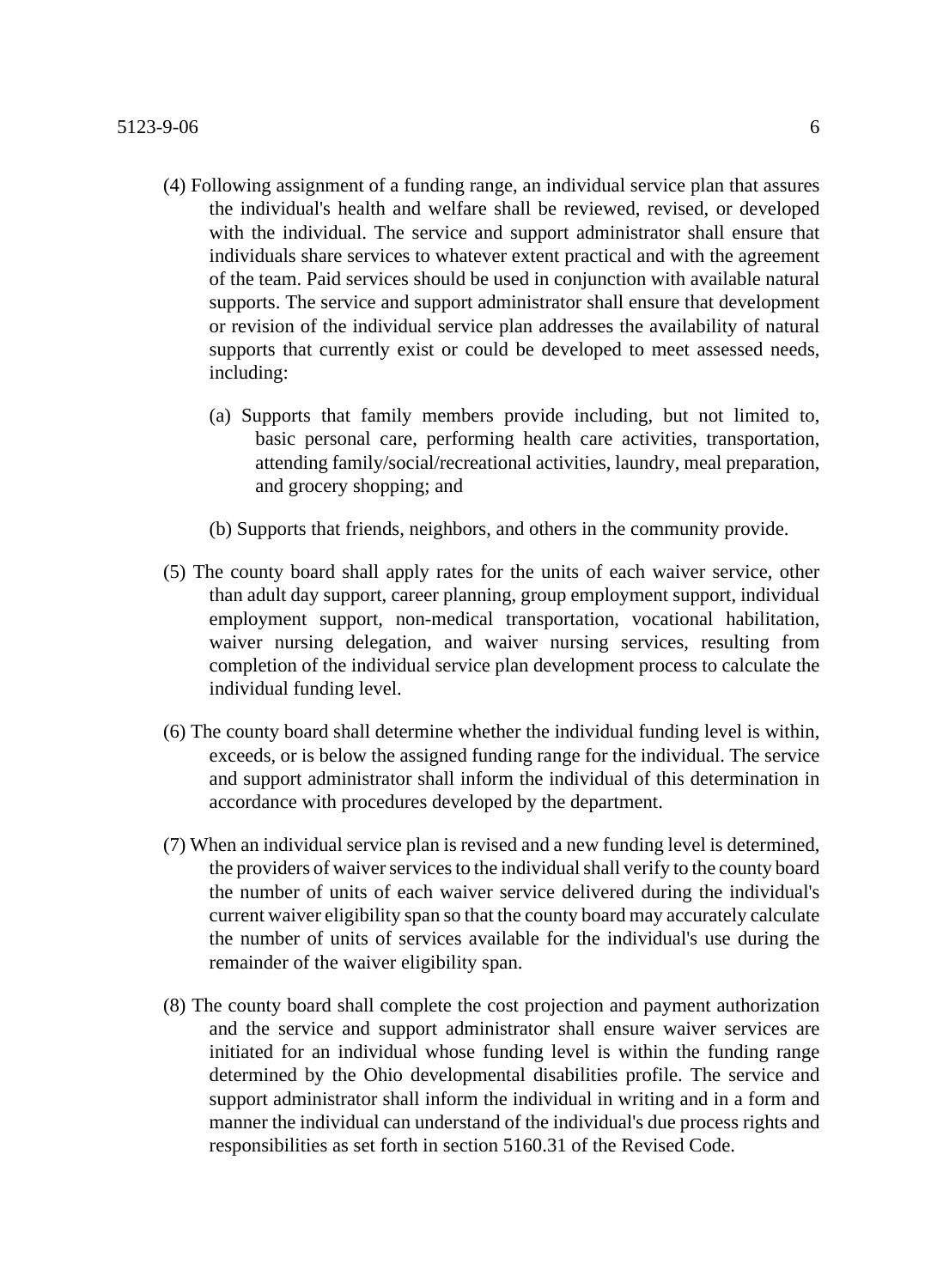- (9) When the individual funding level exceeds the assigned funding range:
	- (a) The county board shall inform the individual of the individual's right to request prior authorization to obtain services that result in an individual funding level that exceeds the funding range using the process described in rule 5123-9-07 of the Administrative Code.
	- (b) If, through the prior authorization process, the request for the funding level is approved, the county board shall ensure the cost projection and payment authorization is completed and waiver services are initiated.
	- (c) If, through the prior authorization process, the request for the funding level is denied, the service and support administrator shall continue the individual service plan development process to determine if an individual service plan that assures the individual's health and welfare can be developed within the individual's funding range.
		- (i) If an individual service plan that meets these conditions is developed, the county board shall ensure the cost projection and payment authorization is completed and waiver services are initiated.
		- (ii) If an individual service plan that meets these conditions cannot be developed, the county board shall propose to deny the individual's initial or continuing enrollment in the waiver and inform the individual of the individual's due process rights and responsibilities as set forth in section 5160.31 of the Revised Code.
- (10) The department shall use the twelve-month period following either an individual's initial waiver enrollment date or a subsequent waiver eligibility redetermination date to verify that cumulative payments made for waiver services remain within the approved funding range for each individual or that cumulative payments made for waiver services remain within the approved funding range when prior authorization has been granted.
- (11) The department shall periodically re-examine the scoring of the Ohio developmental disabilities profile and the linkage of the scores to the funding ranges.
- (D) Changes to individual funding levels and funding ranges
	- (1) The individual funding level may increase or decrease based on the outcome of the individual service plan development process. In no instance shall the individual funding level exceed the cost cap approved for the waiver in which the individual is enrolled. The county board has the authority and responsibility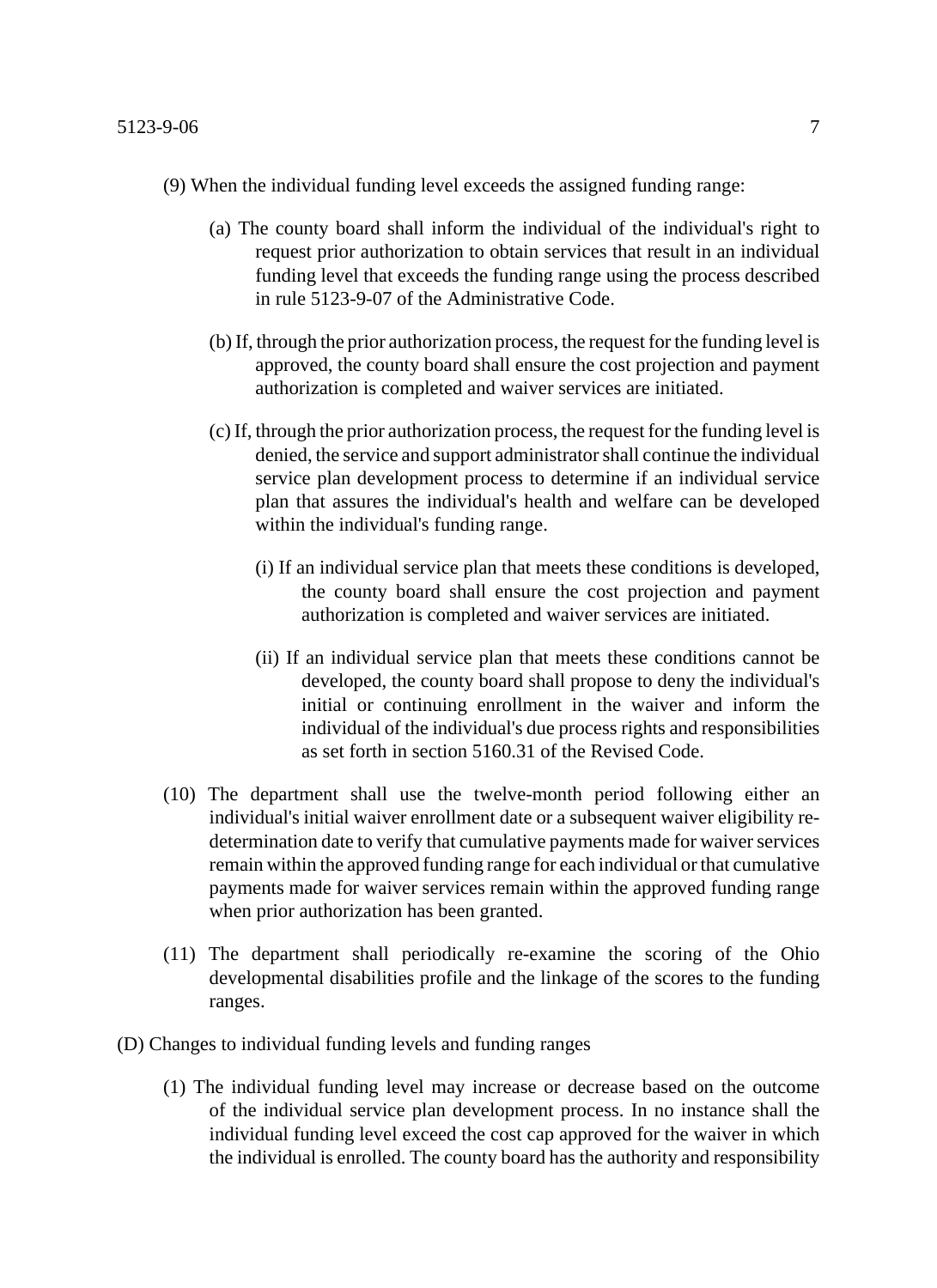to make changes to individual funding levels which result from the individual service plan development process in accordance with paragraph (C) of this rule. Changes to individual funding levels are subject to review by the department.

- (2) A funding range established for an individual shall change only when changes in assessment variable scores on the Ohio developmental disabilities profile justify assignment of a new funding range. Any or all Ohio developmental disabilities profile variables may be revised at any time at the request of the individual or at the discretion of the service and support administrator, with the individual's knowledge.
- (3) Neither the department nor the county board shall recommend a change in individual funding level within the funding range or assign a new funding range after notification that the individual has requested a hearing pursuant to section 5160.31 of the Revised Code concerning the approval, denial, reduction, or termination of services.

(E) Participant direction

- (1) The individual options and level one waivers support individuals who want to direct some of their services through participant direction. The individual or the individual's guardian or the individual's designee must be willing and able to perform the duties associated with participant direction.
- (2) An individual enrolled in the individual options waiver may exercise:
	- (a) Budget authority for:
		- (i) Participant-directed homemaker/personal care; and

(ii) Self-directed transportation.

- (b) Employer authority for:
	- (i) Participant-directed homemaker/personal care; and
	- (ii) Self-directed transportation.
- (3) An individual enrolled in the level one waiver may exercise:
	- (a) Budget authority for:
		- (i) ) Clinical/therapeutic intervention;
		- (ii) Participant-directed goods and services;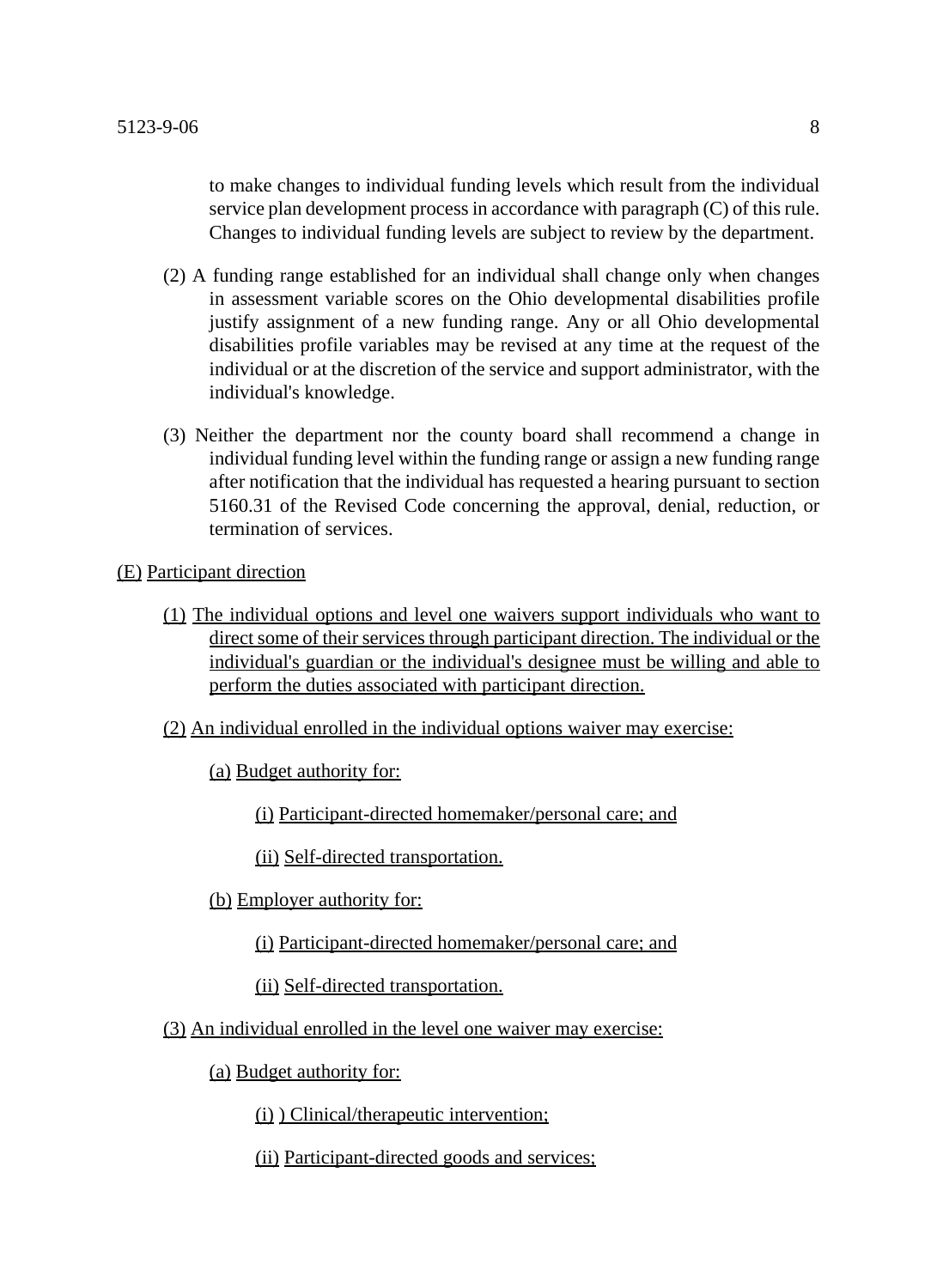(iv) Self-directed transportation.

(b) Employer authority for:

(i) Participant-directed homemaker/personal care; and

(ii) Self-directed transportation.

(F) Level one waiver benefit limitation

The cost of services available under the level one waiver shall not exceed:

(1) Forty-five thousand dollars per waiver eligibility span for an adult; or

(2) Thirty thousand dollars per waiver eligibility span for a child.

 $(E)(G)$  Staffing ratios

- (1) In situations where more than one staff member serves more than one individual simultaneously, the individuals' needs and circumstances shall determine staffing ratios, based on a unit of one staff to the portion of the total group that includes the individual. Only when it is impractical to determine staff ratios based on a unit of one staff, the provider shall, as authorized in the individual service plan, use the applicable service codes and payment rates established in service-specific rules in Chapters 5123-9 and 5123:2-9 Chapter 5123-9 of the Administrative Code to indicate both staff size and group size.
- (2) Staffing ratios do not change at times when one or more individuals, for whom the staff is responsible, are not physically present, but are within verbal, visual, or technological supervision of the staff providing the service. Technological supervision includes staff contact with individuals through telecommunication and/or electronic signaling devices.
- (F)(H) Projection of the cost of an individual's services
	- (1) Prior to the beginning of an individual's waiver eligibility span, the individual's service and support administrator or other county board designee shall prepare a projection of the annual cost of every individual options or level one waiver service that is authorized in the individual service plan for the waiver eligibility span using the cost projection tool.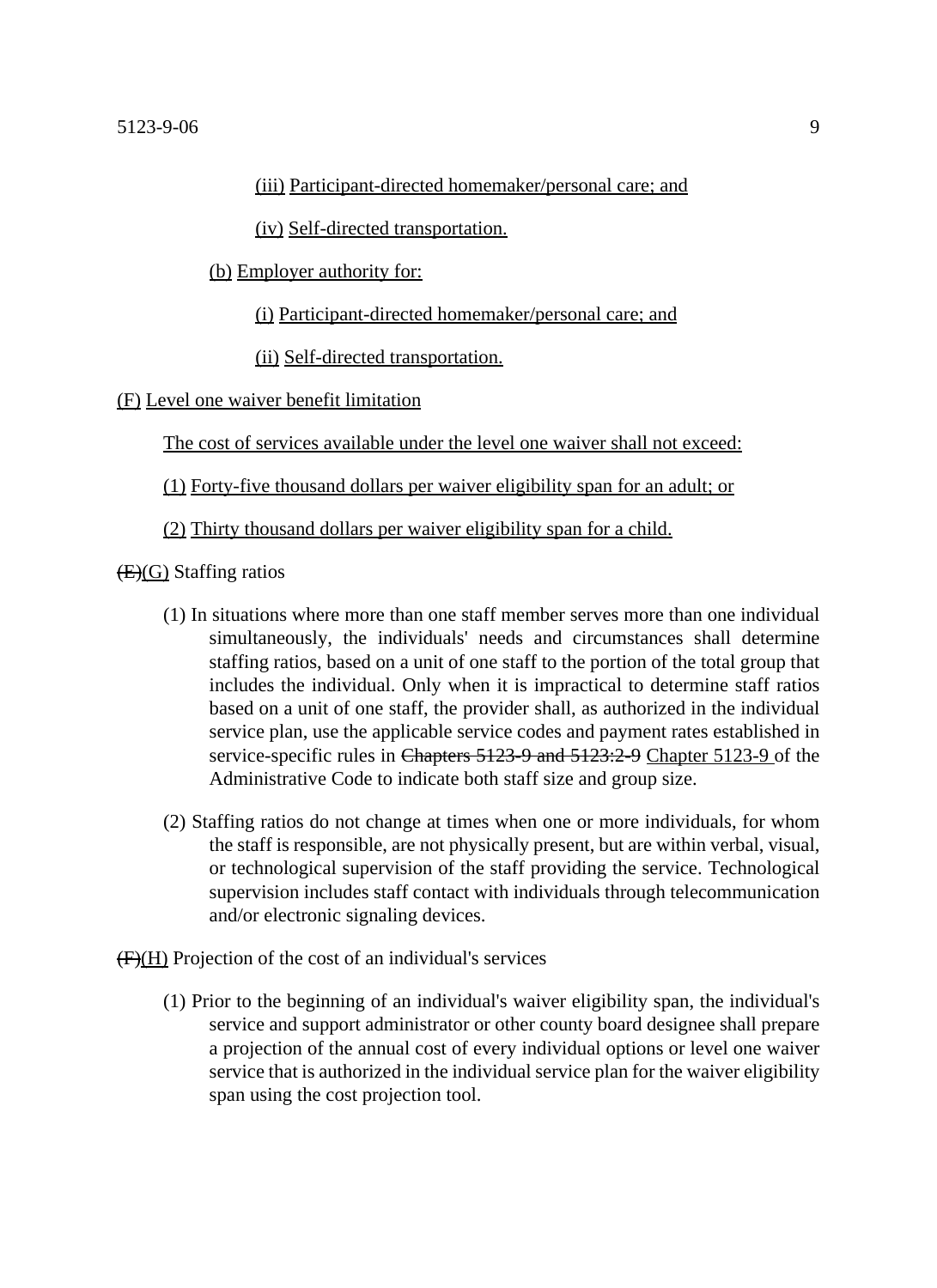- (2) The cost projection shall be based on staffing ratios and the total estimated number of service units the individual is expected to receive in accordance with his or her the individual service plan during the waiver eligibility span. Staffing ratios contained in the cost projection tool shall be considered a part of the individual service plan.
- (3) The total number of service units shall be determined with input from the individual and his or her the individual's team as part of the individual service plan development process.
- (4) The cost projection tool shall project the cost of services based on the payment rates established in service-specific rules in Chapters 5123-9 and 5123:2-9 Chapter 5123-9 of the Administrative Code.
- (5) Rule 5123-9-31 of the Administrative Code shall govern the circumstances when an individual receives the homemaker/personal care daily billing unit.
- (6) The cost projection tool shall be used to project costs based on medicaid payment rates for individuals, regardless of funding source, who share services with individuals enrolled in home and community-based services waivers.
- (7) The individual's provider shall have access to the cost projection tool including, but not limited to, the detail and summary information. At the request of the individual, other persons shall have access to the detail and summary information in the cost projection tool.
- (8) When changes occur that the team determines affect the service authorization, the county board shall enter changes to the cost projection tool within ten calendar days of a recommendation from the team to change the service authorization. These changes shall be made along with any necessary revisions to the individual service plan and prior authorization request (as applicable) for the individual or individuals affected by the changes.
- (9) County boards shall complete a cost projection using the cost projection tool when an individual is initially enrolled in an individual options or level one waiver and when an individual is annually re-determined eligible for continued enrollment in an individual options or level one waiver. The cost projection tool shall be the only authorized cost projection instrument.
- (G)(I) Service documentation
	- (1) Providers shall maintain service documentation in accordance with this rule and service-specific rules in Chapters 5123-9 and 5123:2-9 Chapter 5123-9 of the Administrative Code.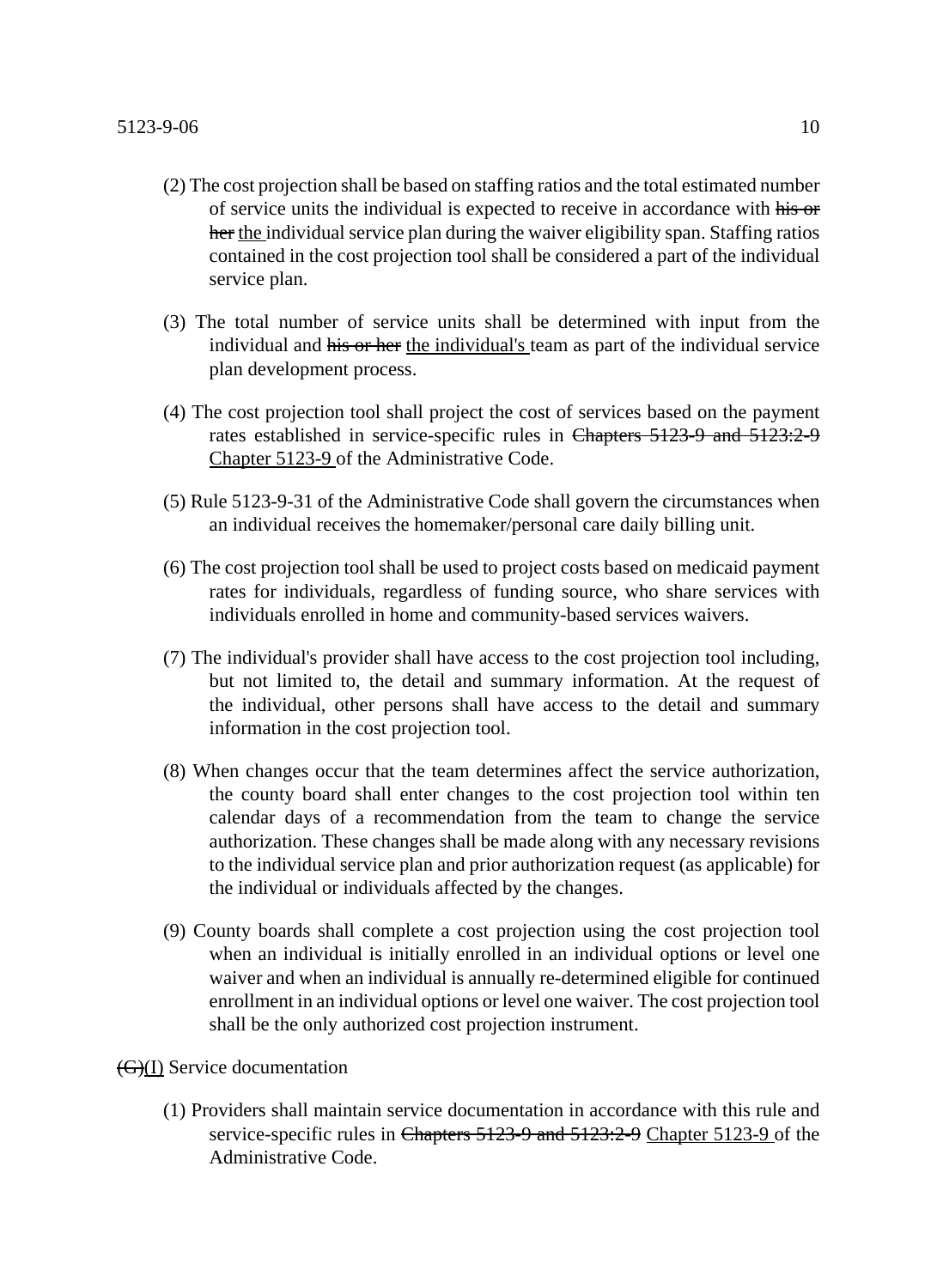- (2) Claims for payment a provider submits to the department for services delivered shall not be considered service documentation. Any information contained in the submitted claim for payment may not and shall not be substituted for any required service documentation information that a provider is required to maintain to validate payment for medicaid services.
- (3) Each provider shall maintain all service documentation in an accessible location. The service documentation shall be made available upon request for review by the department, the Ohio department of medicaid, the centers for medicare and medicaid services, a county board or regional council of governments that submits to the department payment authorization for the service, and those designated or assigned authority by the department or the Ohio department of medicaid to review service documentation.
- (4) When a provider discontinues operations, the provider shall, within seven calendar days, notify the county boards for the counties in which individuals for whom the provider has provided services reside, of the location where the service documentation will be stored, and provide the county board with the name and telephone number of the person responsible for maintaining the service documentation.
- (H)(J) Payment for waiver services
	- (1) Providers shall be paid the lesser of their usual and customary rate or the payment rate for each waiver service that is delivered. The department shall establish will maintain a mechanism through which providers shall communicate their usual and customary rates to the department. A single provider may charge different usual and customary rates for the same service when the service is provided in different geographic areas of the state. In this instance, the usual and customary rates charged shall be declared for each cost-of-doing-business category contained in appendix B to this rule that identifies the counties in which the provider intends to provide specific services. Upon notification of a provider's usual and customary rate or change in usual and customary rate, the department shall provide notice to the appropriate county board.
	- (2) The billing units, service codes, and payment rates for waiver services are contained in service-specific rules in Chapters 5123-9 and 5123:2-9 Chapter 5123-9 of the Administrative Code including, but not limited to:
		- (a) 5123-9-12 (assistive technology under the individual options and level one waivers);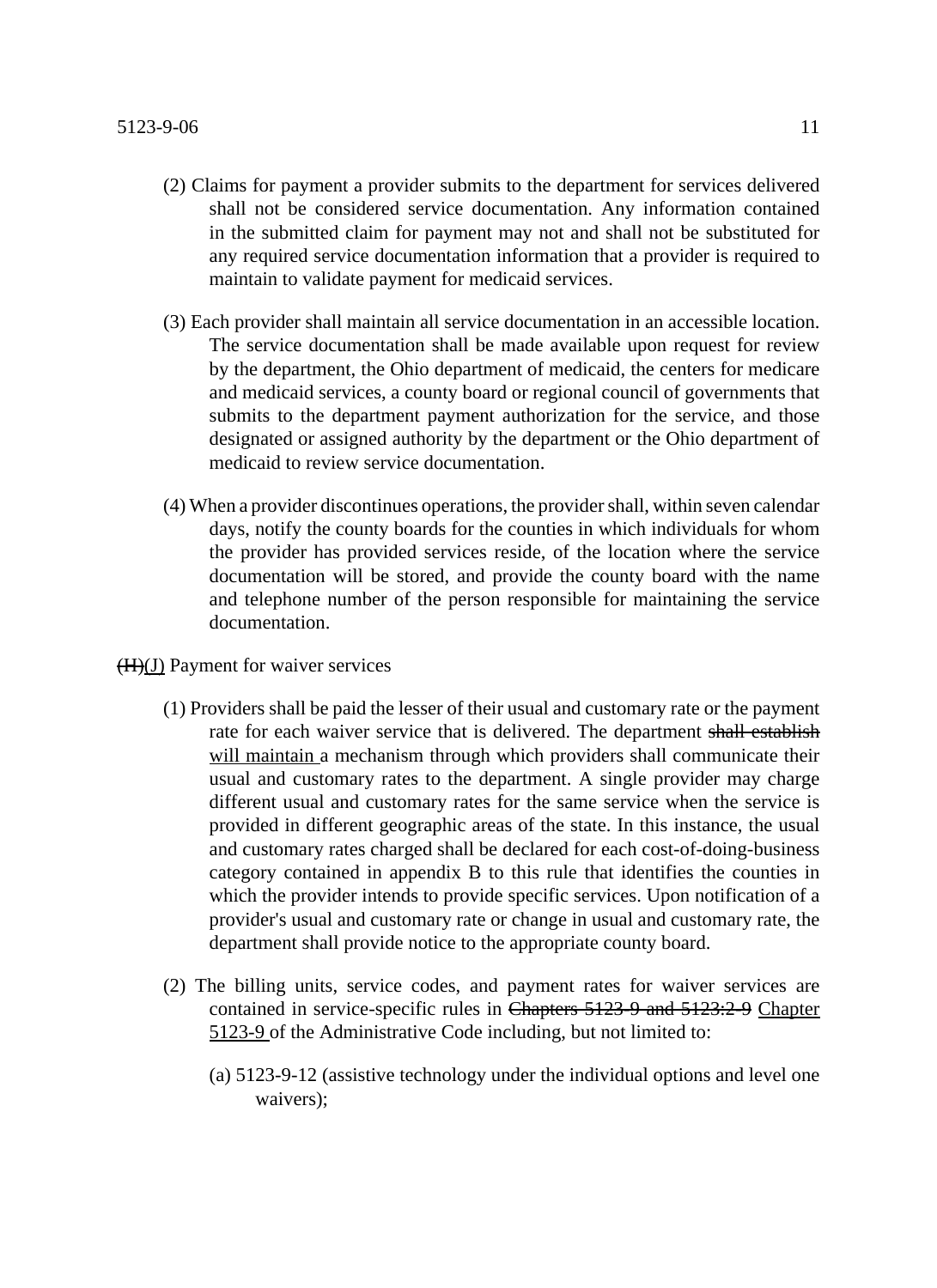- (b) 5123-9-13 (career planning under the individual options and level one waivers);
- (c) 5123-9-14 (vocational habilitation under the individual options and level one waivers);
- (d) 5123-9-15 (individual employment support under the individual options and level one waivers);
- (e) 5123-9-16 (group employment support under the individual options and level one waivers);
- (f) 5123-9-17 (adult day support under the individual options and level one waivers);
- (g) 5123-9-18 (non-medical transportation under the individual options and level one waivers);
- (h) 5123-9-20 (money management under the individual options and level one waivers);
- (i) 5123-9-21 (informal respite under the level one waiver);
- (j) 5123-9-22 (community respite under the individual options and level one waivers);
- (k) 5123-9-23 (environmental accessibility adaptations under the individual options and level one waivers);
- (l) 5123-9-24 (transportation under the individual options and level one waivers);
- (m) 5123-9-25 (specialized medical equipment and supplies under the individual options and level one waivers);
- (n) 5123-9-26 (self-directed transportation under the individual options and level one waivers);
- (n) 5123-9-27 (emergency assistance under the level one waiver);
- (o)  $\frac{5123.2-9-28}{2}$  5123-9-28 (nutrition services under the individual options waiver);
- (p) 5123-9-29 (home-delivered meals under the individual options and level one waivers);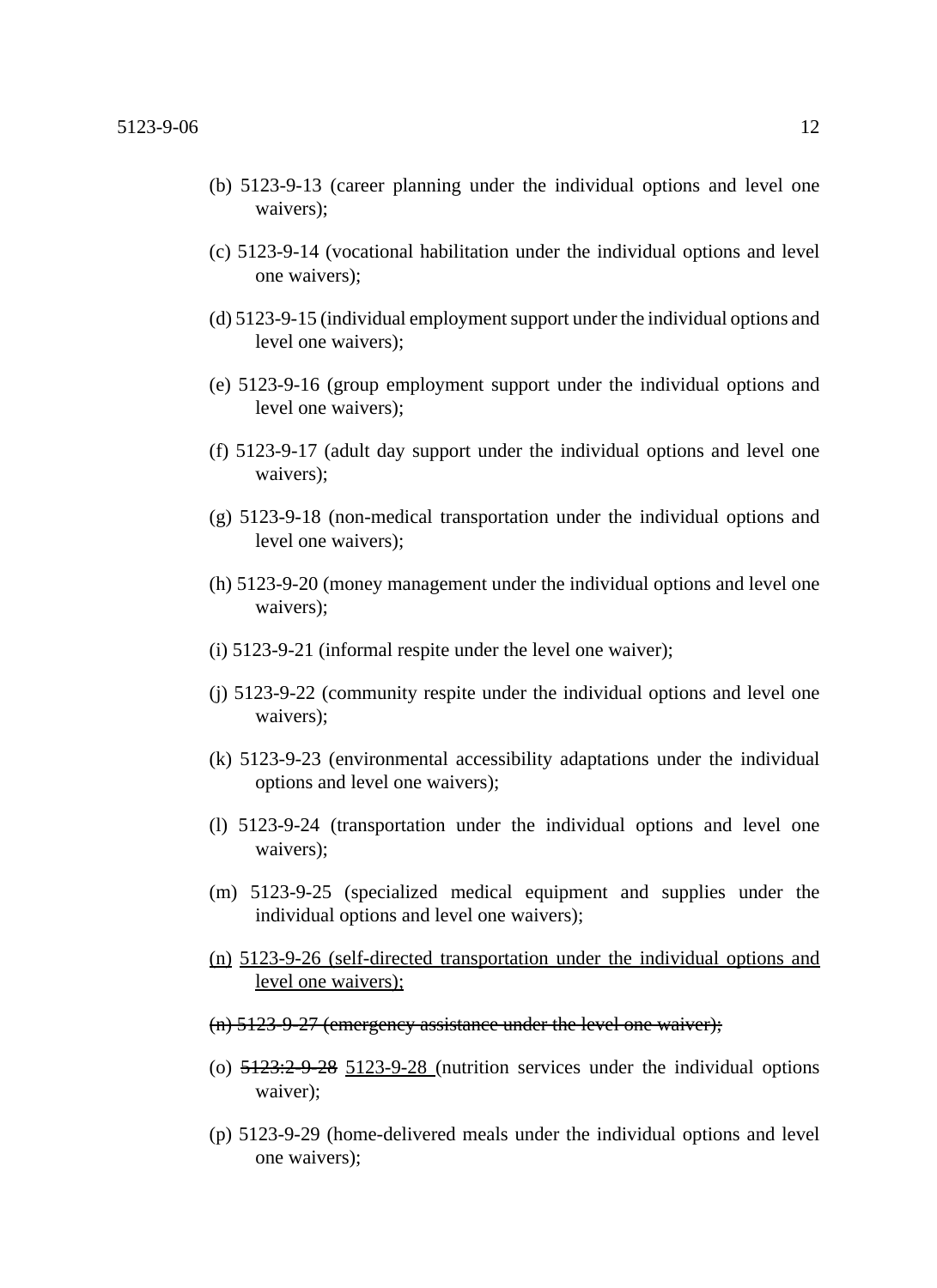- (q) 5123-9-30 (homemaker/personal care under the individual options and level one waivers);
- (r) 5123-9-31 (homemaker/personal care daily billing unit under the individual options waiver);
- (s) 5123-9-32 (participant-directed homemaker/personal care under the individual options and level one waivers);
- (t) 5123-9-33 (shared living under the individual options waiver);
- (u) 5123-9-34 (residential respite under the individual options and level one waivers);
- (v) 5123-9-35 (remote support under the individual options and level one waivers);
- (w)  $5123:2-9-36$   $5123-9-36$  (interpreter services under the individual options waiver);
- $(x)$  5123:2-9-37 5123-9-37 (waiver nursing delegation under the individual options and level one waivers);
- (y)  $\frac{5123:2-9-38}{2}$  5123-9-38 (social work under the individual options waiver);
- (z) 5123-9-39 (waiver nursing services under the individual options waiver); and
- (aa) 5123-9-41 (clinical/therapeutic intervention under the level one waiver);
- (bb) 5123-9-43 (functional behavioral assessment under the level one waiver);
- (cc) 5123-9-45 (participant-directed goods and services under the level one waiver);
- (dd) 5123-9-46 (participant/family stability assistance under the level one waiver); and

 $(aa)(ee)$  5123-9-48 (community transition under the individual options waiver).

(3) The department shall periodically collect payment information for a comprehensive, statistically valid sample of individuals from providers of home and community-based services at the time the information is collected. Based upon the department's review of the information, the department shall recommend to the Ohio department of medicaid any changes necessary to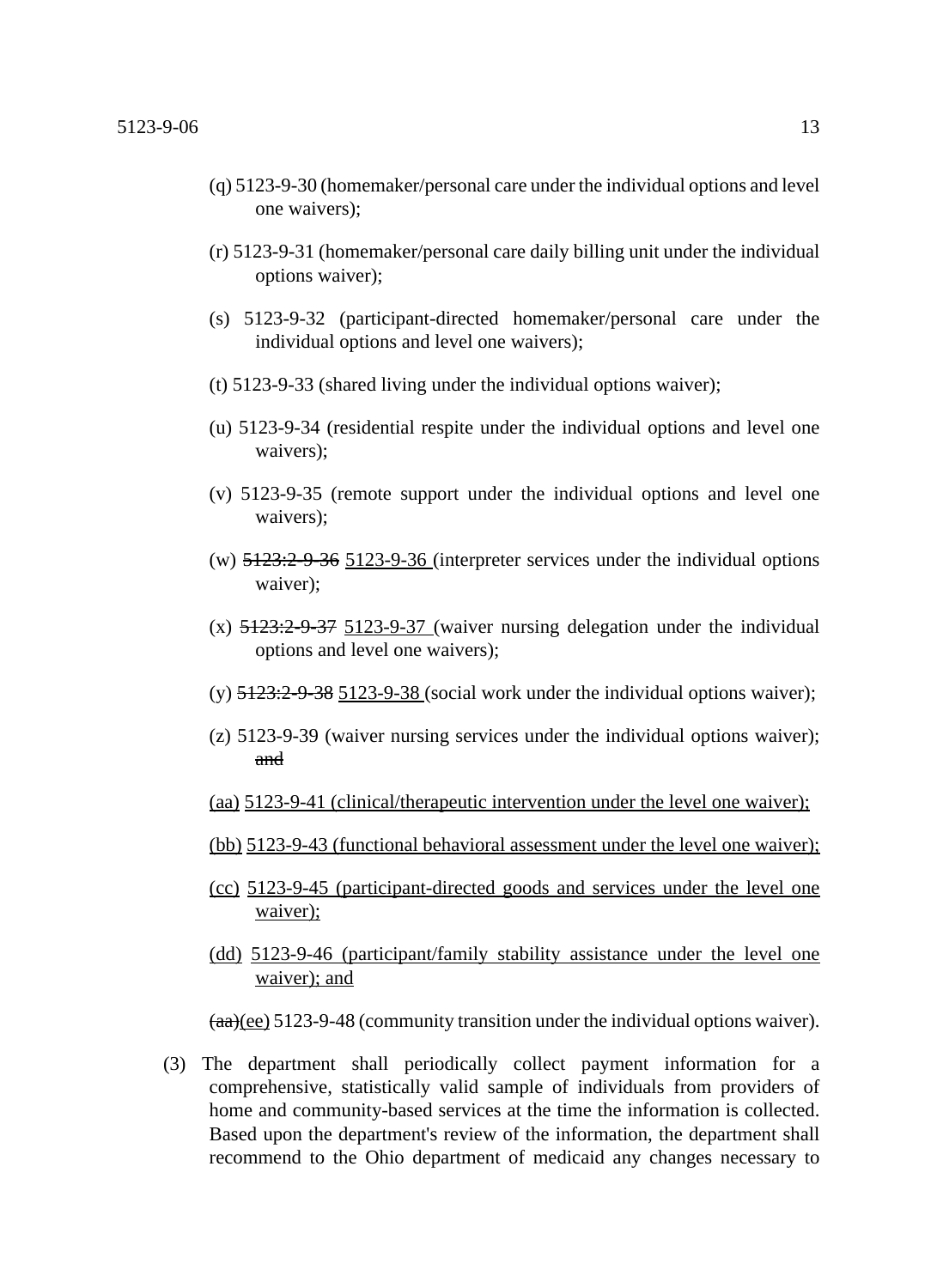assure that the payment rates are sufficient to enlist enough waiver providers so that waiver services are readily available to individuals, to the extent that these types of services are available to the general population, and that provider payment is consistent with efficiency, economy, and quality of care.

- (4) Payment for home and community-based services constitutes payment in full. Payment shall be made for home and community-based services when:
	- (a) The service is identified in an approved individual service plan;
	- (b) The service is recommended for payment through the cost projection and payment authorization process; and
	- (c) The service is provided by a provider selected by an individual enrolled in the waiver.
- (5) Payment for waiver services shall not exceed amounts authorized through the cost projection and payment authorization for the individual's corresponding waiver eligibility span.

 $H(K)$  Claims for payment for home and community-based services

- (1) When home and community-based services are also available on the medicaid state plan, state plan services shall be billed first. Only home and communitybased services in excess of those covered under the medicaid state plan shall be authorized.
- (2) Claims for payment for home and community-based services shall be submitted to the department in the format prescribed by the department. The department shall inform county boards of the billing information submitted by providers in a manner and at a frequency necessary to assist county boards to manage the waiver expenditures being authorized.
- (3) Claims for payment for home and community-based services shall be submitted within three hundred fifty calendar days after the home and communitybased services are provided. Payment shall be made in accordance with the requirements of rule 5160-1-19 of the Administrative Code. Claims for payment shall include the number of units of service.
- (4) All providers of home and community-based services shall take reasonable measures to identify any third-party health care coverage available to the individual and file a claim with that third party in accordance with the requirements of rule 5160-1-08 of the Administrative Code.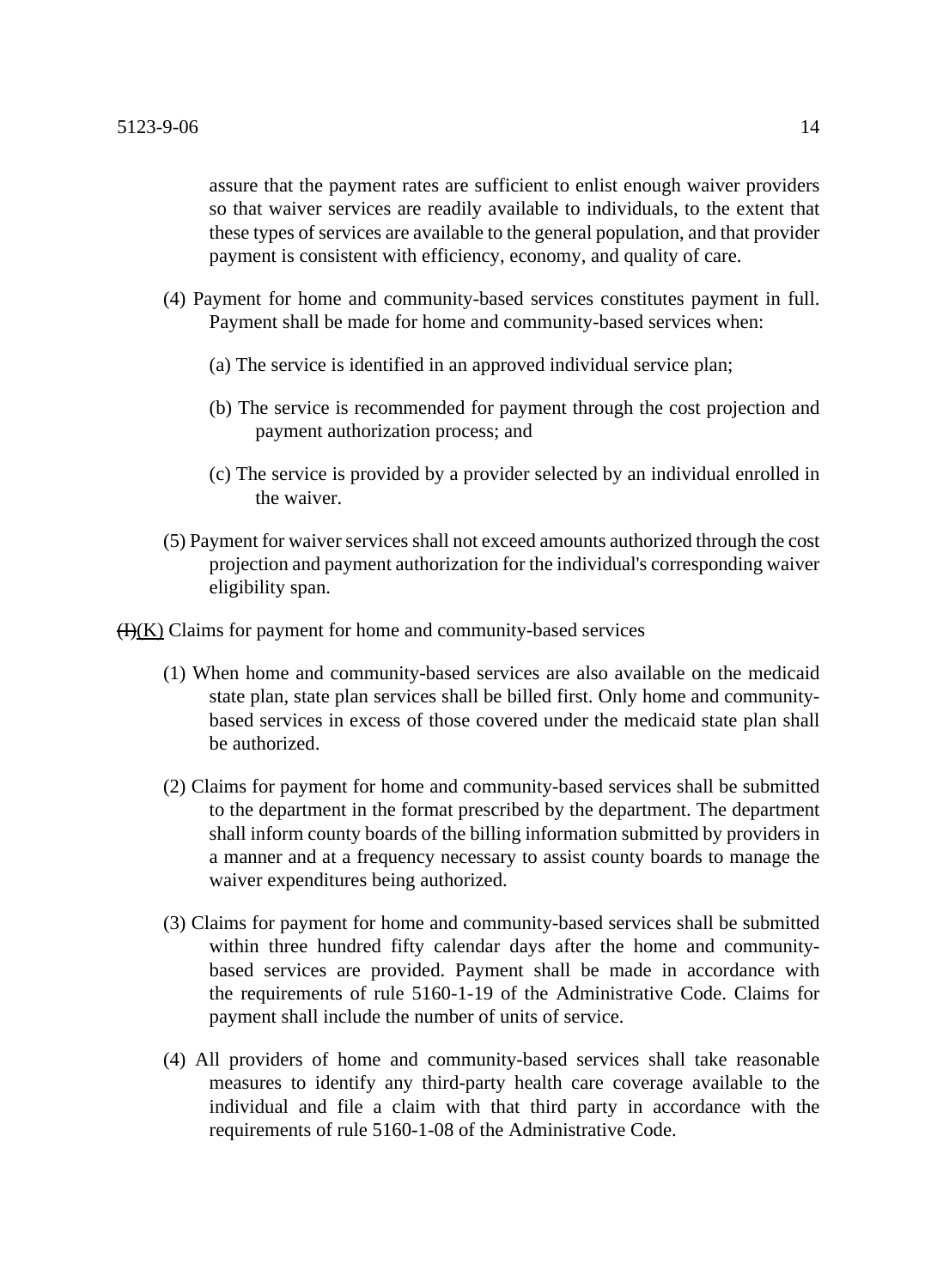- (5) For individuals with a monthly patient liability for the cost of home and community-based services, as described in rule 5160:1-6-07.1 of the Administrative Code, and determined by the county department of job and family services for the county in which the individual resides, payment is available only for the home and community-based services delivered to the individual that exceed the amount of the individual's monthly patient liability. Verification that patient liability has been satisfied shall be accomplished as follows:
	- (a) The department shall provide notification to the appropriate county board identifying each individual who has a patient liability for home and community-based services and the monthly amount of the patient liability.
	- (b) The county board shall assign the home and community-based services to which each individual's patient liability shall be applied and assign the corresponding monthly patient liability amount to the provider that provides the preponderance of home and community-based services. The county board shall notify each individual and provider, in writing, of this assignment.
	- (c) Upon submission of a claim for payment, the designated provider shall report the home and community-based services to which the patient liability was assigned and the applicable patient liability amount on the claim for payment using the format prescribed by the department.
- (6) The department, the Ohio department of medicaid, the centers for medicare and medicaid services, and/or the auditor of state may audit any funds a provider of home and community-based services receives pursuant to this rule, including any source documentation supporting the claiming and/or receipt of such funds.
- (7) Overpayments, duplicate payments, payments for services not rendered, payments for which there is no documentation of services delivered or for which the documentation does not include all of the items required in service-specific rules in Chapters 5123-9 and 5123:2-9 Chapter 5123-9 of the Administrative Code, or payments for services not in accordance with an approved individual service plan are recoverable by the department, the Ohio department of medicaid, the auditor of state, or the office of the attorney general. All recoverable amounts are subject to the application of interest in accordance with rule 5160-1-25 of the Administrative Code.
- (8) Providers of home and community-based services shall maintain the records necessary and in such form to disclose fully the extent of home and community-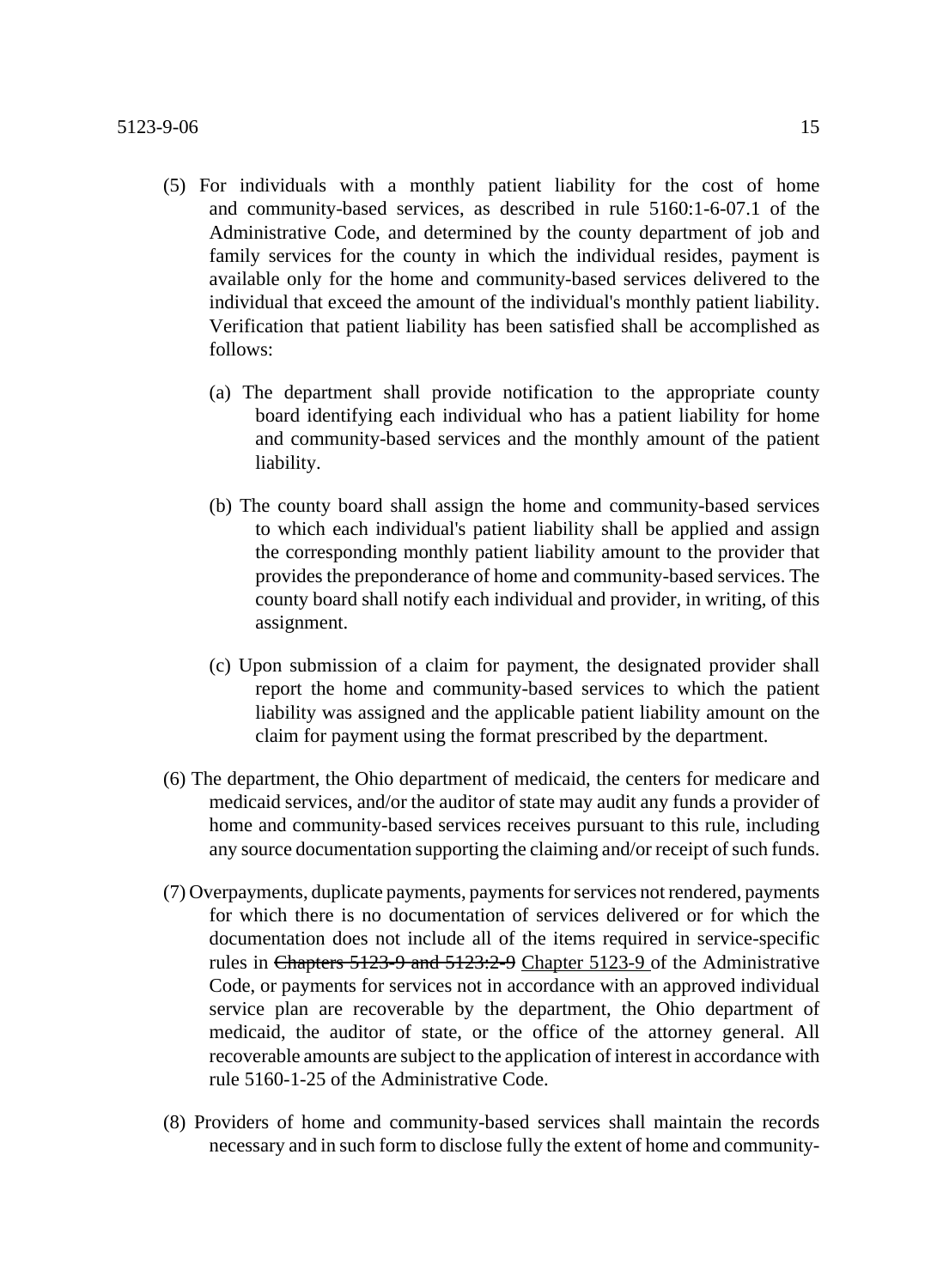based services provided, for a period of six years from the date of receipt of payment or until an initiated audit is resolved, whichever is longer. The records shall be made available upon request to the department, the Ohio department of medicaid, the centers for medicare and medicaid services, and/or the auditor of state. Providers who fail to produce the records requested within thirty calendar days following the request shall be subject to denial, suspension, or revocation of certification and/or loss of their medicaid provider agreement.

 $\overline{(J)(L)}$  Due process rights and responsibilities

- (1) Applicants for and recipients of waiver services administered by the department may use the process set forth in section 5160.31 of the Revised Code and rules implementing that statute for any purpose authorized by that statute. The process set forth in section 5160.31 of the Revised Code is available only to applicants, recipients, and their lawfully appointed authorized representatives. Providers shall have no standing in an appeal under that section.
- (2) Applicants for and recipients of waiver services administered by the department shall use the process set forth in section 5160.31 of the Revised Code and rules implementing that statute for any challenge related to the administration and/or scoring of the Ohio developmental disabilities profile or to the type, amount, level, scope, or duration of services included in or excluded from an individual service plan. A change in staff to waiver recipient service ratios does not necessarily result in a change in the level of services received by an individual.
- $(K)(M)$  Ohio department of medicaid authority

The Ohio department of medicaid retains final authority to establish funding ranges for waiver home and community-based services; to establish payment rates for waiver home and community-based services; to review and approve each service identified in an individual service plan that is funded through a home and community-based services waiver; and to authorize the provision of and payment for waiver home and community-based services through the cost projection and payment authorization.